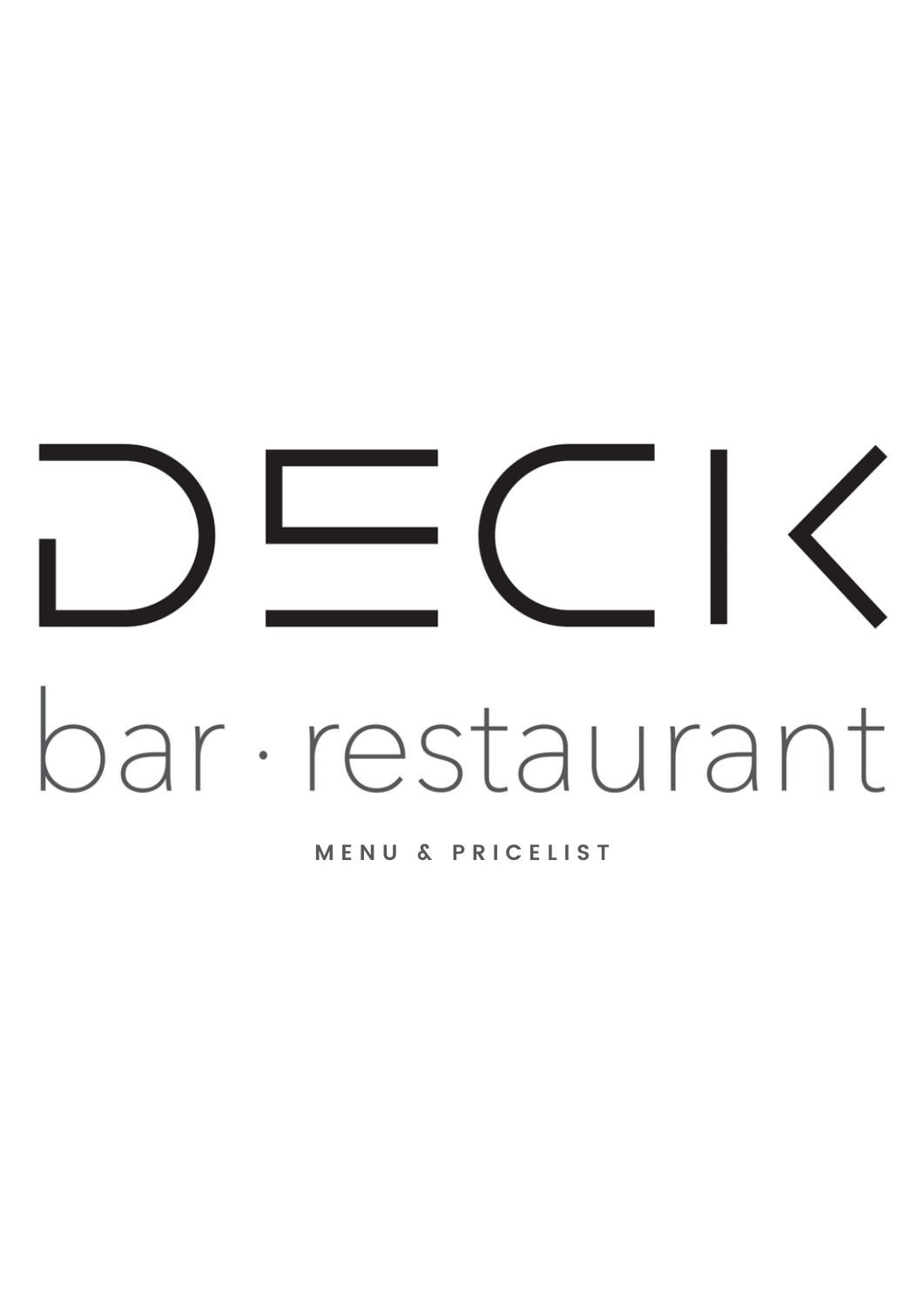# R E S T A U R ANT MENU

## Freshly Baked Country Style Bread | €4.50

with butter, aromatic honey and Naxos Graviera cheese

## **SALADS**

## Summer Salad | €14.00

cherry tomatoes, blackberries, locust bean crisps, goat cheese cream, basil

### Orange and Avocado | €18.00

mixed salad greens, avocado, pecans, crispy shrimp and aromatic vinaigrette with orange and ginger

### Beetroot and Burrata | €18.00

Burrata cheese, beetroots in textures, raspberry vinaigrette and nut granola

## A P P E T I Z E R S

### Lobster Soup | €19.00

aromatic lobster veloute soup with corn

## Sea Bass Carpaccio | €19.00

urchin, aromatic oil and lemon with yuzu, taramosalata, tomato confit

### Tuna Tartare | €18.00

fresh tuna, watermelon, mint, sesame

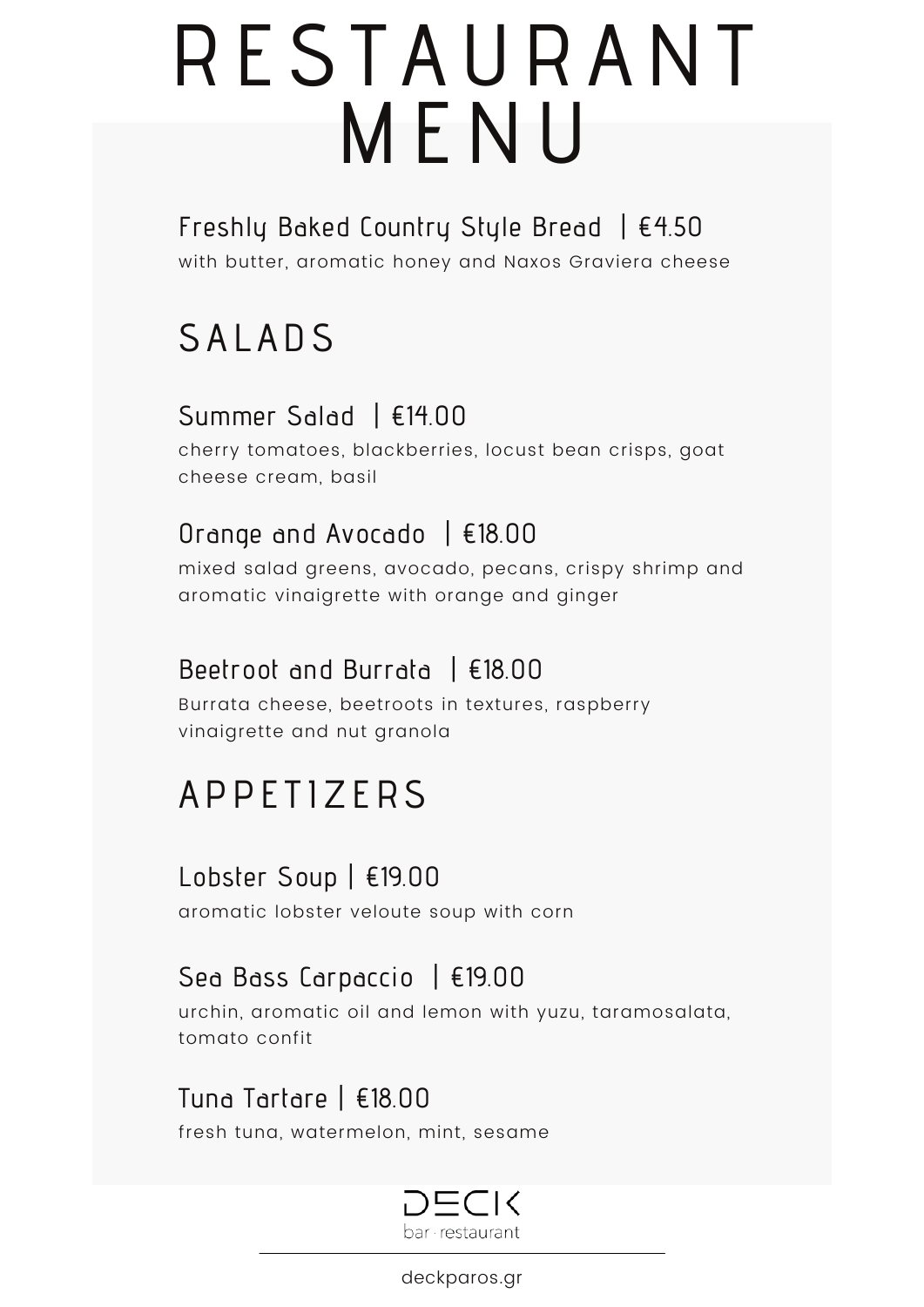# R E S T A U R ANT MENU

## Octopus and Citrus Fruits | €18.00

grilled octopus, fennel salad, Kalamata olives, citrus fruit sauce

## Crispy Calamari | €17.00

breaded with panko, cream with taramas and tomato confit, salad with pumpkin and saltwort

## Scallops Avgolemono | €19.00

scallops au gratin with crust of hazelnuts, curry, Cyclades louza, avgolemono sauce

## Arancini | €14.00

crispy rice balls with aroma of stuffed vegetables, Metsovone cheese and tomato confit

## Moussaka | €14.00

Beef ragout , grilled eggplant, bechamel sauce with graviera cheese and crispy straw potatoes

## **ENTREES**

#### Spaghetti Neri Cacio e Pepe | €26.00

parmesan cheese and black pepper, saffron confit in olive oil, summer truffle

### Stuffed vegetables Risotto & Lobster | €48.00

risotto with summer vegetables and aroma of stuffed vegetables and grilled lobster

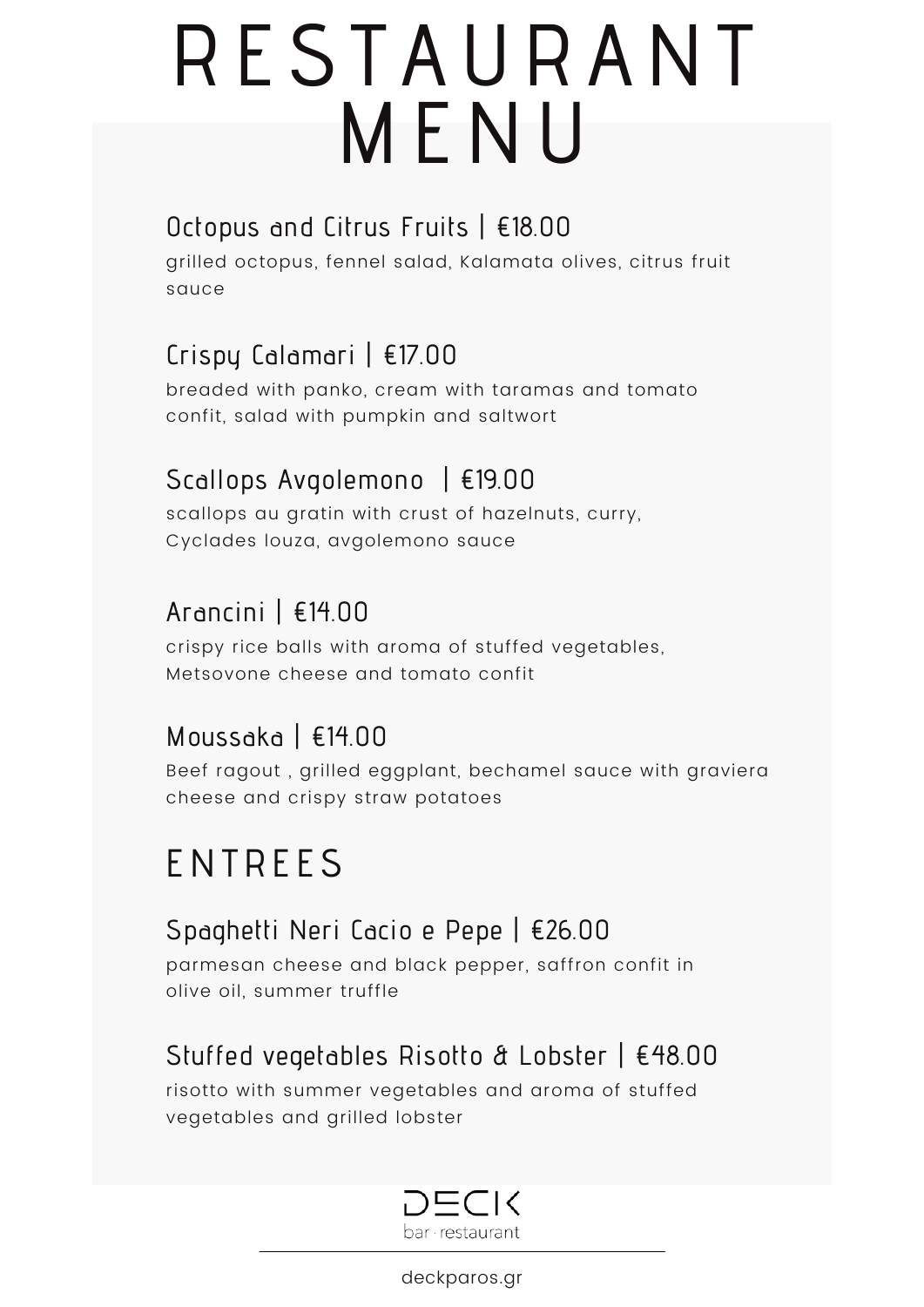# R E S T A U R ANT MENU

## Grouper Fricassee | €42.00

grilled grouper, summer greens with herbs, avgolemono sauce flavored with lime, nori powder

## Lemon Sea Bass | €37.00

whole filleted sea bass saute, lemon sauce, summer groats and quinoa

## Lamb & Caponata | €47.00

lamb chop, french cut, caponata with aubergines, crispy potato, peanut pesto sauce

## Rib Eye | €47.00

Black Angus rib eye, sauteed baby potatoes, grilled baby gem lettuce, chimichurri sauce

## Lemon Chicken | €24.00

grilled chicken thighs with spices, french fries and sauteed pumpkin, grilled lemon and thyme sauce

## **DESSERTS**

### Ekmek | €12.00

custard of mastic and machlepi, crispy kataifi, roasted nuts, peanut ice cream, blackberry

#### Variety of ice creams and sorbets  $\vert$  £10.00

3 scoops

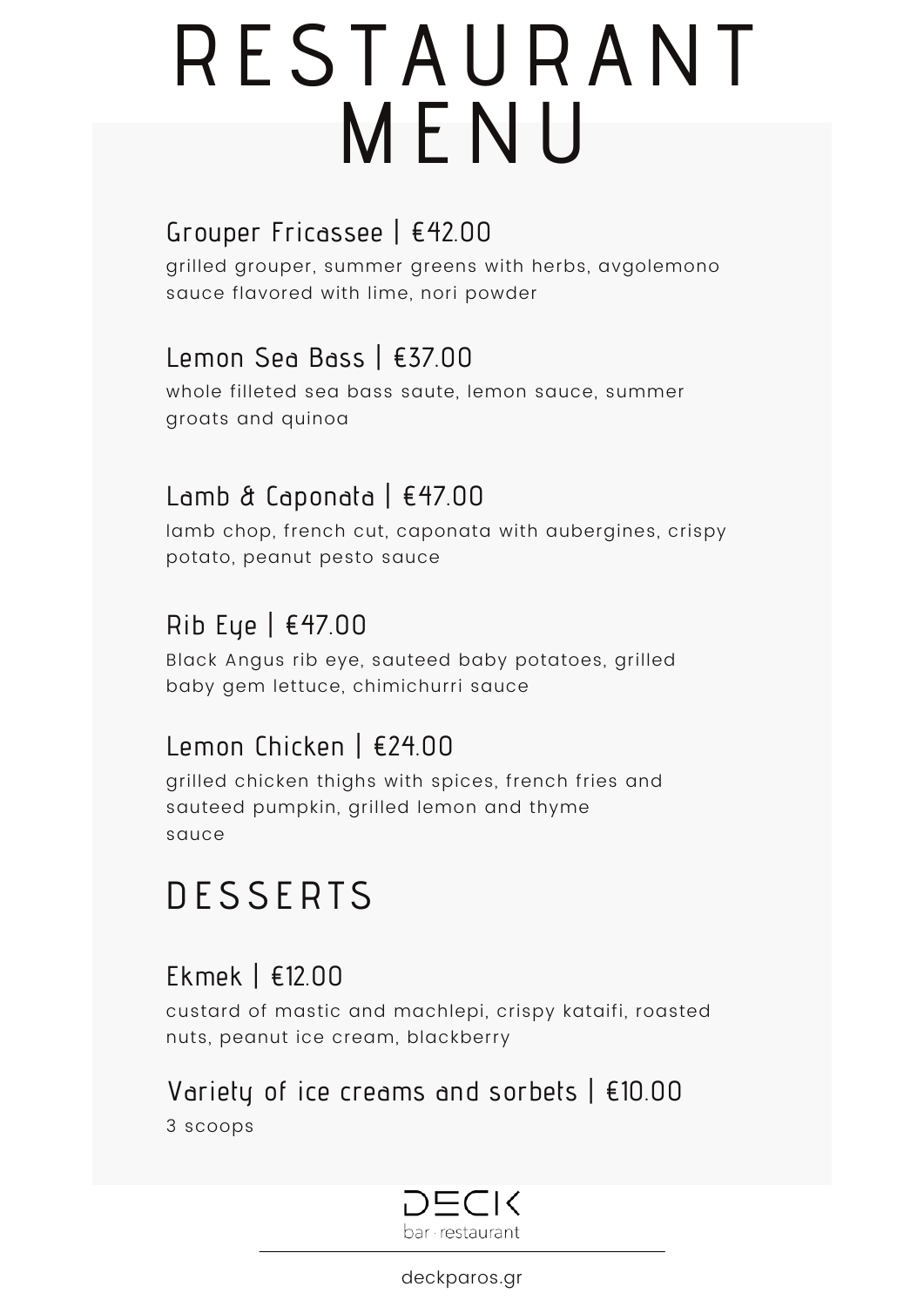# B R UNC H MENU

## E G G S

### Eggs Benedict | €12.00

toast, bacon, roasted tomatoes, poached eggs, yogurt sauce

## Greek Eggs Benedict | €13.00

feta cheese, tomato, olives, yogurt sauce

### Croque Madame | €10.00

poached eggs, prosciutto cotto and graviera cheese

## Kagianas | €10.00

scrambled eggs with roasted tomatoes, feta cheese, thyme, toasted bread

#### Avocado & Eggs | €14.00

poached eggs, avocado cream, cherry tomatoes, toasted bread

## Avocado & Kagianas | €13.00

kagianas, avocado cream, feta cheese, cherry tomatoes, toasted bread

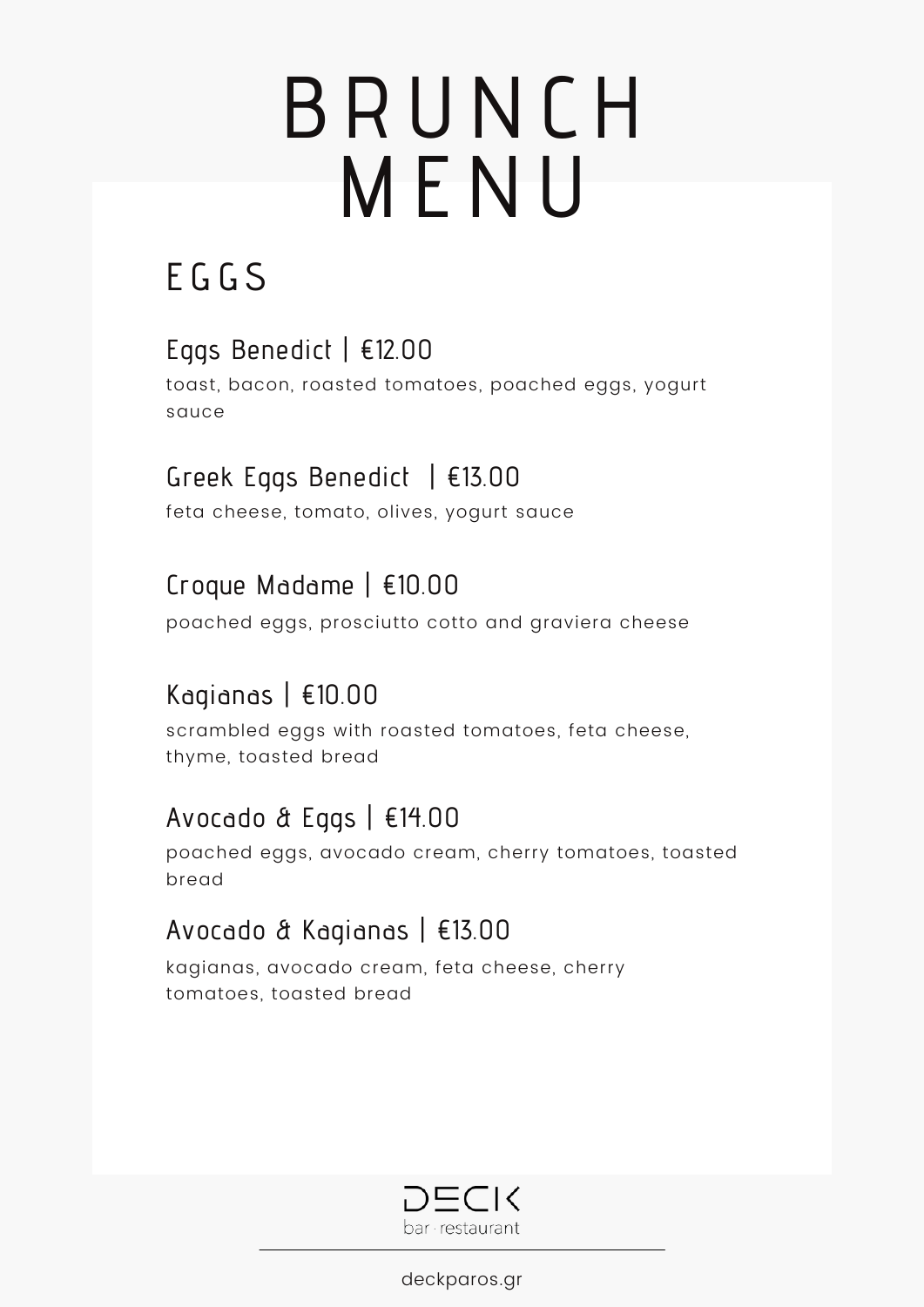# B R UNC H MENU

# **SWEET**

French Toast & Honey | €9.00 homemade tsoureki, honey, walnuts and fluffy cream

## French Toast & Nutella | €10.00

homemade tsoureki, Nutella, caramelized bananas, chocolate sauce

#### French Toast & Fruit | €12.00

homemade brioche, strawberries, blackberries, fluffy cream and red fruit sauce

## **HEALTHY**

#### Berry Smoothie Bowl | €10.00

banana, mulberries, chia seeds, oats, almonds

#### Yogurt with fruit | €9.00

seasonal fruit, granola and honey

#### Spinach pie | €9.00

without phyllo, with feta cheese and dill